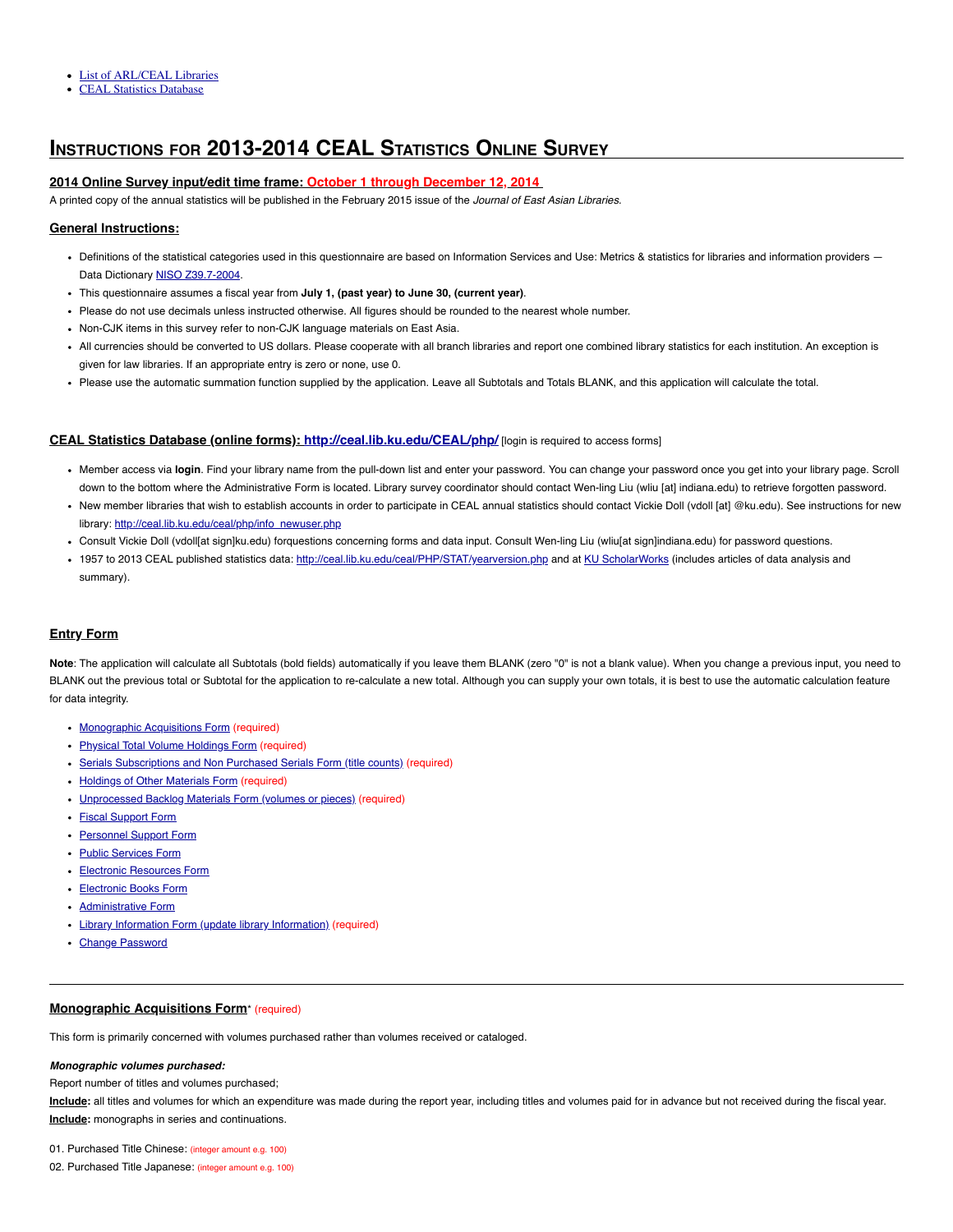- 03. Purchased Title Korean: (integer amount e.g. 100
- 04. Purchased Title NonCJK: (integer amount e.g. 100)

**05. Purchased Title Subtotal**: (01 + 02 + 03 + 04) Leave the field BLANK and the application will sum up the total.

06. Purchased Volume Chinese:

- 07. Purchased Volume Japanese:
- 08. Purchased Volume Korean:
- 09. Purchased Volume NonCJK:
- **10. Purchased Volume Subtotal**: (06 + 07 + 08 + 09) Leave the field BLANK and the application will sum up the total.

11. NonPurchased Title Chinese: Gift titles

- 12. NonPurchased Title Japanese: Gift titles
- 13. NonPurchased Title Korean: Gift titles
- 14. NonPurchased Title NonCJK: Gift titles

**15. NonPurchased Title Subtotal**: (11 + 12 + 13 + 14) Leave the field BLANK and the application will sum up the total.

16. NonPurchased Volume Chinese: Gift volumes and Bindery returned periodical added volumes

- 17. NonPurchased Volume Japanese: Gift volumes and Bindery returned periodical added volumes
- 18. NonPurchased Volume Korean: Gift volumes and Bindery returned periodical added volumes
- 19. NonPurchased Volume NonCJK: Gift volumes and Bindery returned periodical added volumes

**20. NonPurchased Volume Subtotal**: (16 + 17 + 18 + 19) Leave the field BLANK and the application will sum up the total.

**21. Title Total**: (05 + 15) Leave the field BLANK and the application will sum up the total.

**22. Volume Total**: (10 + 20) Leave the field BLANK and the application will sum up the total.

# **Physical Total Volume Holdings Form** (required)

### Previous monographs and bound serials holdings held by the libraries will be supplied by the CEAL database.

New libraries that didn't participate in year 2009-2013, will need to fill out the data according to your collection information.

**Include:** duplicates and bound volumes of periodicals. For purposes of this questionnaire, unclassified bound serials arranged in alphabetical order are considered classified. **Exclude:** microforms, maps, non print materials, and un-cataloged items.

See the ANSI Z39.7-2004 definition for "volume" as follows:

**Volume**. A single physical unit of any printed, typewritten, handwritten, mimeographed, or processed work, distinguished from other units by a separate binding, encasement, portfolio, or other clear distinction, which has been cataloged, classified, and made ready for use, and which is typically the unit used to charge circulation transactions. Either a serial volume is bound, or it comprises the serial issues that would be bound together if the library bound all serials.

#### **Volumes added:**

**Include:** only volumes cataloged, classified, and made ready for use.

**Include:** government documents if they have been included in the count of volumes on line 1a**.** Do not include as part of Volumes Added Gross any government documents or other collections (such as large gift collections or e-book packages) that were added to the collection as the result of a one time download or addition to the OPAC. Include these items in Volumes Held of the previous year (Line 1a) and provide a footnote explaining the revision of Line 1a.

\*\* The values of fields 01-05 are automatically filled with previous year's data from CEAL Database (if available).\*\*

01. Previous Chinese\*: (integer amount e.g. 100)

02. Previous Japanese\*: (integer amount e.g. 100)

03. Previous Korean\*: (integer amount e.g. 100)

04. Previous NonCJK: (integer amount e.g. 100)

**05. Previous Subtotal\***: (01 + 02 + 03 + 04) Leave the field BLANK and the application will sum up the total.

- 06. Added Chinese
- 07. Added Japanese
- 08. Added Korean
- 09. Added NonCJK
- **10. Added Subtotal**: (06 + 07 + 08 + 09) Leave the field BLANK and the application will sum up the total.
- 11. Withdrawn Chinese
- 12. Withdrawn Japanese
- 13. Withdrawn Korean
- 14. Withdrawn NonCJK
- **15. Withdrawn Subtotal**: (11 + 12 + 13 + 14) Leave the field BLANK and the application will sum up the total.

**16. Grand Total**: (05 + 10 - 15) Leave the field BLANK and the application will sum up the total.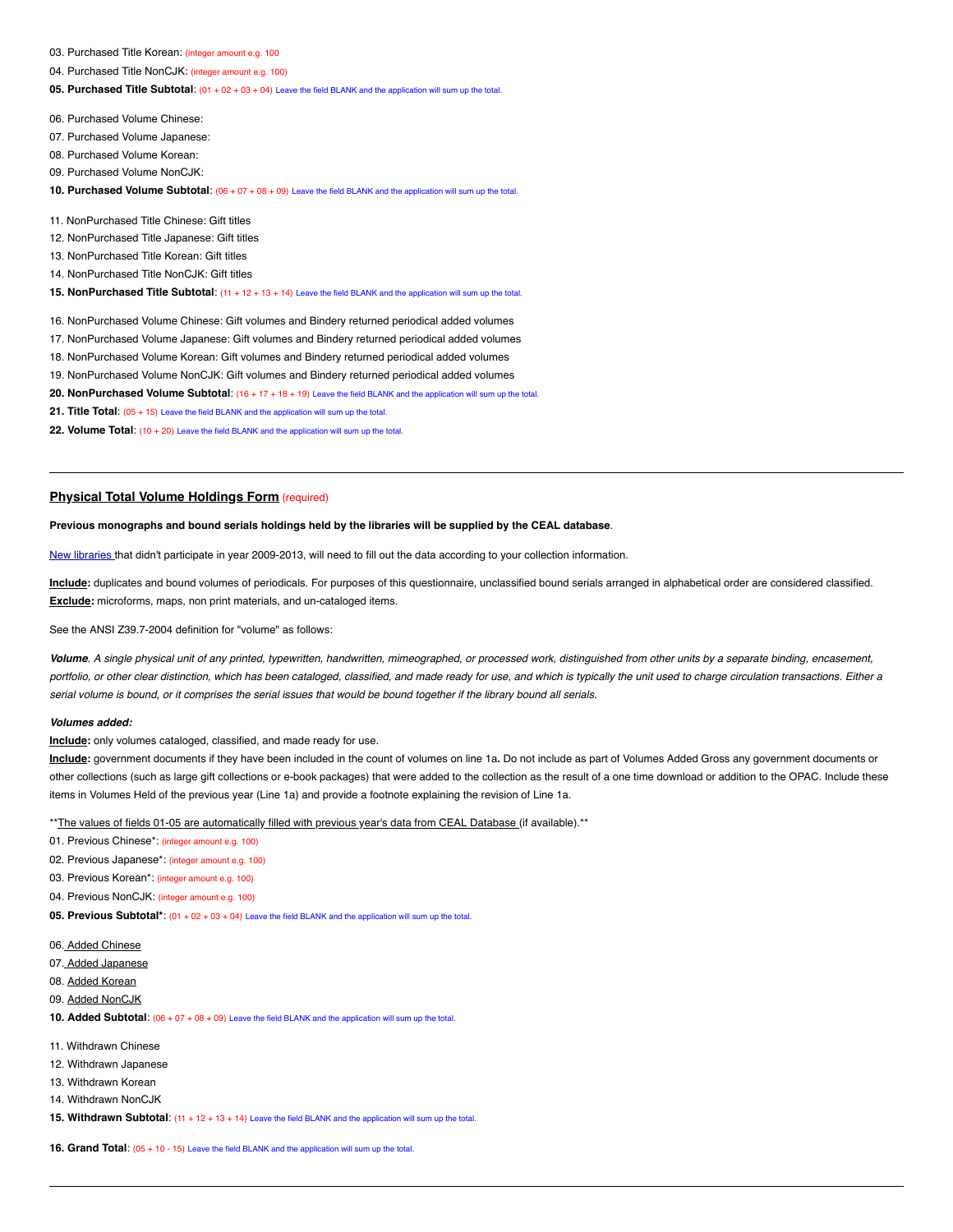# **Serials Form** (required)

See the AACR2 (Anglo-American Cataloguing Rules) definition for serial as follows:

Serial. A bibliographic resource issued in a succession of discrete parts, usually bearing numbering, that has no predetermined conclusion. Examples of serials include journals, magazines, electronic journals, continuing directories, annual reports, newspapers, and monographic series.

Report the total number of **unique serial titles**. Exclude unnumbered monographic and publishers' series. Electronic serials acquired as part of a bundle or an aggregated package should be counted at the title level, even if they are not cataloged, as long as they are made accessible by the library.

#### **Serial Titles Currently Purchased:**

In the case of consortial agreements, count under 'serial titles currently purchased' those titles for which the library pays any amount from its budgeted expenditures. Include all titles that are part of bundles or aggregated packages, even if your library makes a partial payment for access to those titles. If a purchased title includes electronic access to the title, count that title ONLY ONCE (DEDUPED) as electronic only. If a database includes full-text and/or abstracted titles, the number of full-text titles can be counted.

- 01. Purchased Chinese (integer amount e.g.100)
- 02. Purchased Japanese (integer amount e.g. 100)
- 03. Purchased Korean (integer amount e.g.100)
- 04. Purchased NonCJK (integer amount e.g.100)
- **05. Purchased Total** (01 + 02 + 03 + 04) Leave the field BLANK and the application will sum up the total.

#### **Serials Not Purchased:**

If separate counts of non-purchased and purchased serials are not available, report only the total number (titles) of current serials subscribed and received on line 15, and others "0".

- 06. Non Purchased Chinese
- 07. Non Purchased Japanese
- 08. Non Purchased Korean
- 09. Non Purchased NonCJK
- **10. Non Purchased Total** (06 + 07 + 08 + 09) Leave the field BLANK and the application will sum up the total.

### **Total Serials:**

- **11. Total Chinese** (01 + 06) Leave the field BLANK and the application will sum up the total.
- **12. Total Japanese** (02 + 07) Leave the field BLANK and the application will sum up the total.
- **13. Total Korean** (03 + 08) Leave the field BLANK and the application will sum up the total.
- **14. Total NonCJK** (04 + 09) Leave the field BLANK and the application will sum up the total.

**15. Grand Total** (05 + 10) Leave the field BLANK and the application will sum up the total.

### **Holdings of Other Materials Form** (required)

Total up-to-date holding of "other materials" held. Please do not report only the new acquisitions of the survey year.

#### **Microforms:**

Report the total number of physical units in collection: reels of microfilm, microcards, microprint and microfiche sheets. Include all government documents in microform; provide a footnote if documents are excluded.

- 01. Microform Chinese:
- 02. Microform Japanese:
- 03. Microform Korean:
- 04. Microform NonCJK:
- **05. Microform Subtotal** (01 + 02 + 03 + 04) Leave the field BLANK and the application will sum up the total.

### **Cartographic and graphic materials:**

**Include:** the number of pieces of two- and three- dimensional maps and globes.

**Include:** satellite and aerial photographs and images.

**Include:** the number of pieces of prints, pictures, photographs, postcards, slides, transparencies, film strips, and the like.

- 06. Graphic Chinese
- 07. Graphic Japanese
- 08. Graphic Korean
- 09. Graphic NonCJK
- **10. Graphic Subtotal** (06 + 07+ 08 + 09) Leave the field BLANK and the application will sum up the total.

# **Audio, film and video materials:**

**Include:** the number of pieces of audiocassettes, phonodiscs, audio compact discs, reel-to-reel tapes, and other sound recordings. **Include:** the number of pieces of motion pictures, videocassettes, video laser discs, and similar visual materials.

11. Audio Chinese

12. Audio Japanese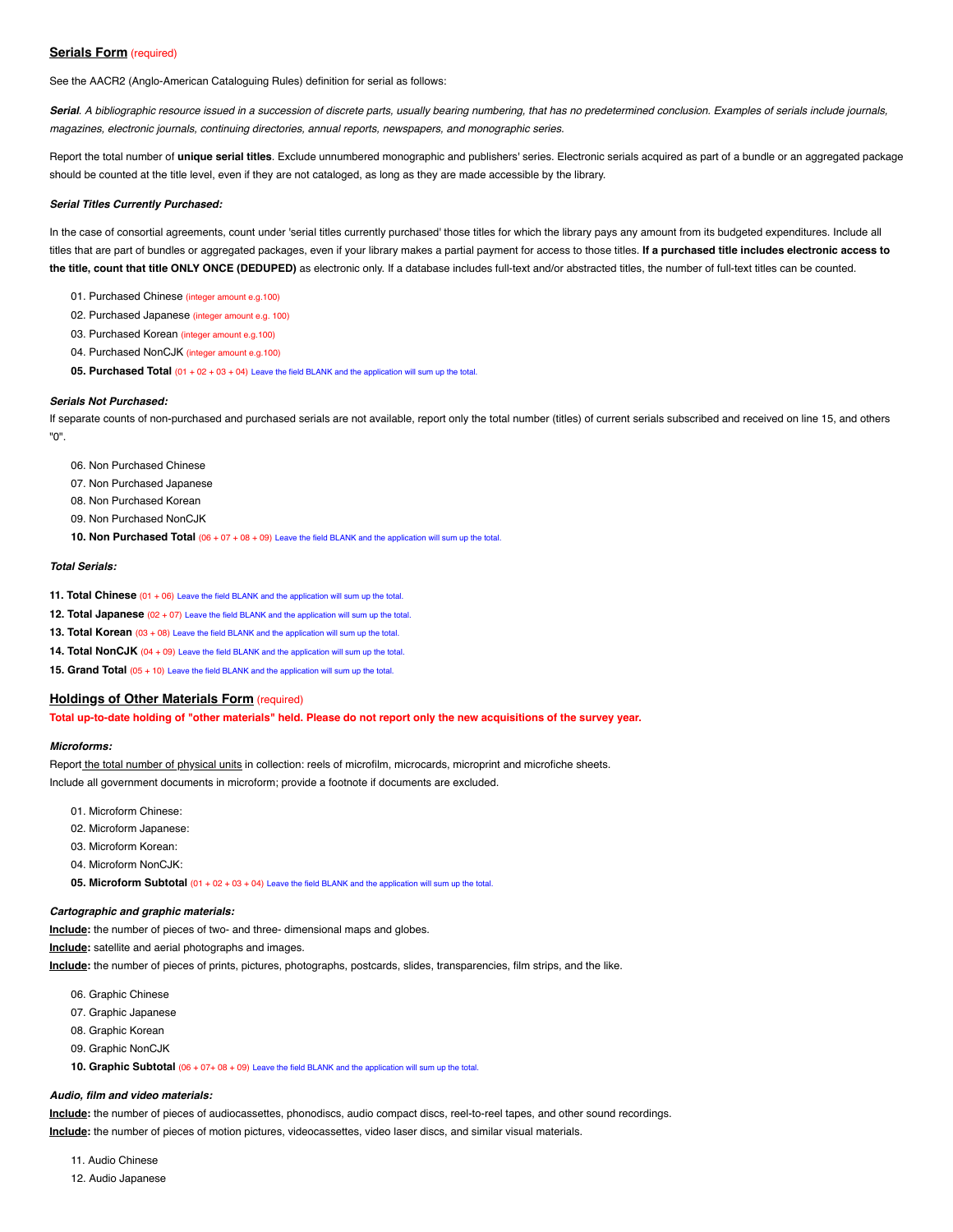13. Audio Korean

- 14. Audio NonCJK
- **15. Audio Subtotal** (11 + 12 + 13 + 14) Leave the field BLANK and the application will sum up the total.
- 16. Video Chinese
- 17. Video Japanese
- 18. Video Korean
- 19. Video NonCJK
- **20. Video Subtotal** (16 + 17 + 18 + 19) Leave the field BLANK and the application will sum up the total.

21. DVD Chinese 22. DVD Japanese 23. DVD Korean 24. DVD NonCJK **25. DVD Subtotal:** (21 + 22 + 23 + 24) Leave the field BLANK and the application will sum up the total.

**26. Other Holdings Total:** (05 + 10 + 15 + 20 + 25) Leave the field BLANK and the application will sum up the total.

# **Unprocessed/Backlog Form**

Report only number of volumes, pieces, etc. that are backlogged. **Include:** materials in all formats.

01. Unprocessed Chinese:

- 02. Unprocessed Japanese:
- 03. Unprocessed Korean:
- 04. Unprocessed NonCJK:

**05. Unprocessed Total:** (01 + 02 + 03 + 04) Leave the field BLANK and the application will sum up the total.

# **Fiscal Support Form**

Report all funds that come to the library from the regular institutional budget, and from sources such as research grants, endowments, and East Asian programs support for acquisition of library materials. Please round figures to the nearest dollar. Convert Canadian currency to U.S. dollars.

# **Note: Do not use 1000 separator (,).**

# **Appropriations:**

Report funds from the library for monographs, serials, and other materials for CJK and non-CJK languages. If figures for specific language areas are not available, report only in total.

- 01. Chinese Appropriations Monographic (currency amount e.g. 1000.00, 307600.70)
- 02. Chinese Appropriations Serial (currency amount e.g. 1000.00, 307600.70)
- 03. Chinese Appropriations Other Materials (currency amount e.g. 1000.00, 307600.70)
- 04. Chinese Appropriations Electronic Resources (currency amount e.g.1000.00, 307600.70)
- **05. Chinese Appropriations Total** (01 + 02 + 03 +04) Leave the field BLANK and the application will sum up the total.
- 06. Japanese Appropriations Monographic
- 07. Japanese Appropriations Serial
- 08. Japanese Appropriations Other Materials
- 09. Japanese Appropriations Electronic Resources
- **10. Japanese Appropriations Total** (06 + 07 + 08 +09) Leave the field BLANK and the application will sum up the total.
- 11. Korean Appropriations Monographic
- 12. Korean Appropriations Serial
- 13. Korean Appropriations Other Materials
- 14. Korean Appropriations Electronic Resources
- **15. Korean Appropriations Total** (11 + 12 + 13 + 14) Leave the field BLANK and the application will sum up the total.
- 16. NonCJK Appropriations Monographic
- 17. NonCJK Appropriations Serial
- 18. NonCJK Appropriations Other Materials
- 19. NonCJK Appropriations Electronic Resources
- **20. NonCJK Appropriations Total** (16 + 17 + 18 + 19) Leave the field BLANK and the application will sum up the total.
- **21. Total Appropriations** (05 + 10 + 15 + 20) Leave the field BLANK and the application will sum up the total.

#### **Endowments:**

Report funds from endowments. If figures for specific area studies are not available, report only total.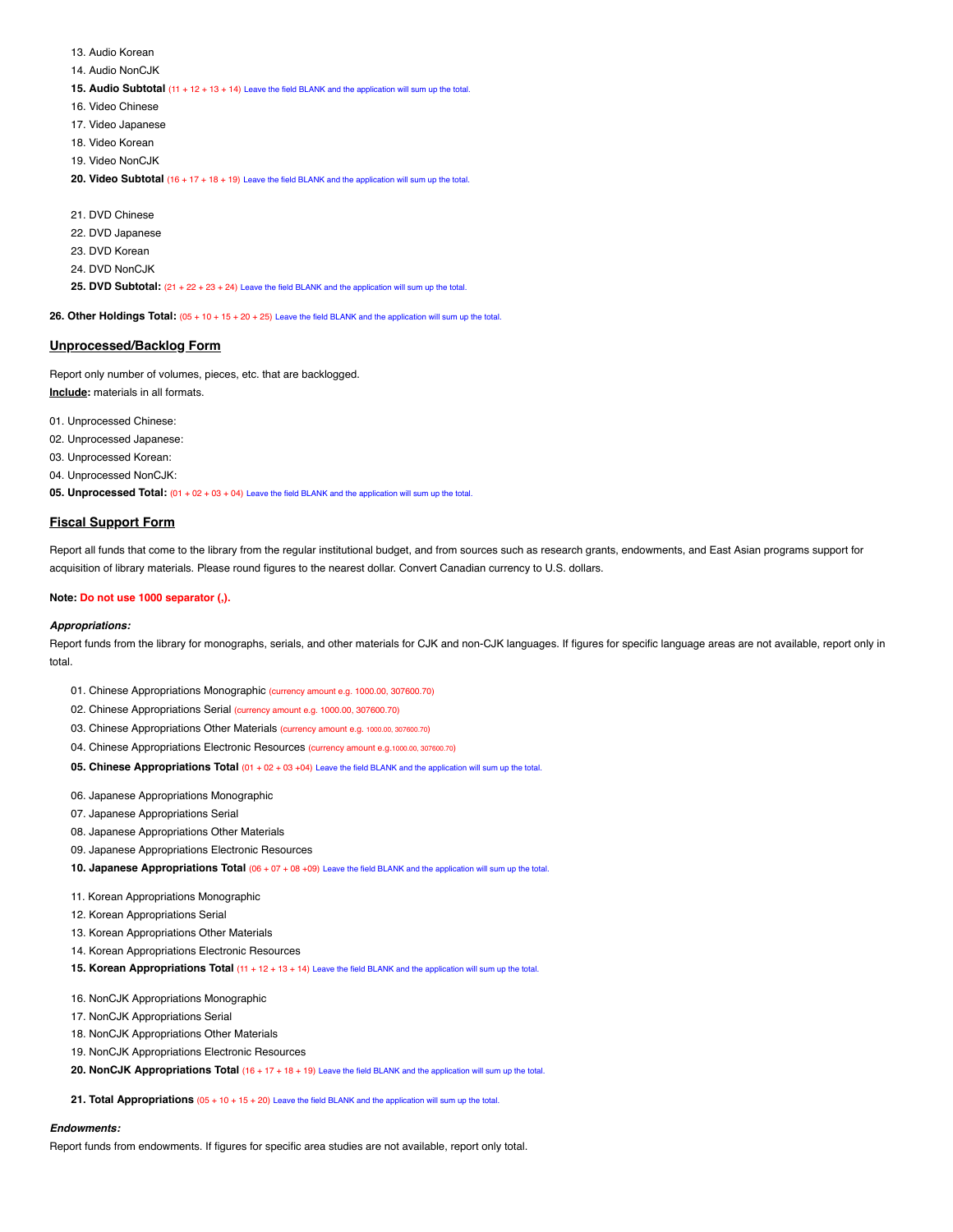- 22. Endowments Chinese
- 23. Endowments Japanese
- 24. Endowments Korean
- **25. Endowments Total** (22 + 23 + 24) Leave the field BLANK and the application will sum up the total.

# **Grants:**

Report funds from grants. If figures for specific area studies are not available, report only total.

- 26. Grants Chinese
- 27. Grants Japanese
- 28. Grants Korean

**29. Grants Total** (26 + 27 + 28) Leave the field BLANK and the application will sum up the total.

#### **East Asian program support:**

Report funds from East Asian program. If figures for specific area studies are not available, report only total.

- 30. East Asian Program Support Chinese
- 31. East Asian Program Support Japanese
- 32. East Asian Program Support Korean
- **33. East Asian Program Support Total** (30 + 31 + 32) Leave the field BLANK and the application will sum up the total.

**34. Total Acquisitions Budget** (21 + 25 + 29 + 33) Leave the field BLANK and the application will sum up the total.

# **Personnel Support Form**

### **Personnel**

Report the number of FTE (full-time equivalent) staff in filled positions, or positions that are only temporarily vacant.

Estimate percentiles worked under each CJK language category for employees working for more than one language. Report in decimals.

# **Professional Staff**

Each library should report those staff members it considers professional, including, when appropriate, staff who are not librarians in the strict sense of the term, for example computer experts, systems analysts, or budget officers.

- 01. Professional Chinese (integer or decimal e.g. 10, 0.4, 5.4)
- 02. Professional Japanese (integer or decimal e.g. 10, 0.4, 5.4)
- 03. Professional Korean (integer or decimal e.g. 10, 0.4, 5.4)
- **04. Professional Total** (01 + 02 + 03) Leave the field BLANK and the application will sum up the total.

# **Support Staff**

Report the total FTE of staff not included in Professional Staff.

- 05. Support Chinese
- 06. Support Japanese
- 07. Support Korean
- **08. Support Total** (05 + 06 + 07) Leave the field BLANK and the application will sum up the total.

# **Student Assistants**

Report the total FTE of student assistants employed on an hourly basis whose wages are paid from funds under library control **or from a budget other** than the library's, including federal work-study programs. Exclude maintenance and custodial staff.

- 09. Student Chinese
- 10. Student Japanese
- 11. Student Korean
- **12. Student Total** (09 + 10 + 11) Leave the field BLANK and the application will sum up the total.

# **Others, FTE:**

Report the number of staff in the parent institution significantly involved in processing and servicing East Asian materials or hired for special projects.

13. Other

**14. Total Personnel** (04 + 08 + 12 + 13) Leave the field BLANK and the application will sum up the total.

# **Public Services Form**

# **Number of Library Presentations:**

# **Presentations to Groups**

Report the total number of sessions during the year of presentations made as part of formal bibliographic instruction programs and through other planned class presentations, orientation sessions, and tours. If the library sponsors multi-session or credit courses that meet several times over the course of a semester, each session should be counted.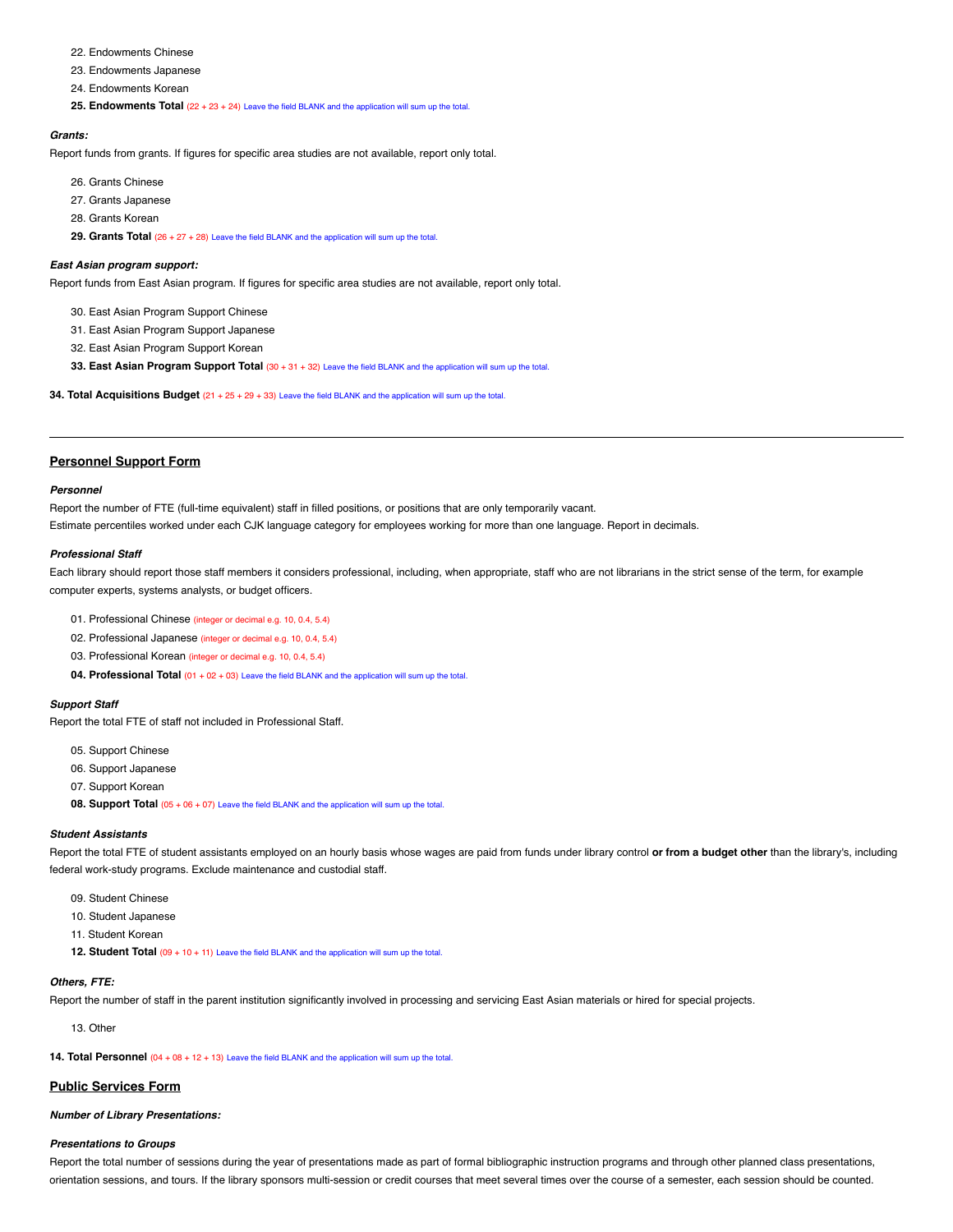Presentations to groups may be for either bibliographic instruction, cultural, recreational, or educational purposes. Presentations both on and off the premises should be included as long as they are sponsored by the library. Do not include meetings sponsored by other groups using library meeting rooms. Do not include training for library staff. Please indicate if the figure is based on sampling. Report the number of presentations given by East Asian staff for instruction, orientation, or public relation purposes, including library tours. Sampling and/or estimation is acceptable.

# **Participants in Group Presentations**

Report the total number of participants in the presentations. For multi-session classes with a constant enrollment, count each person only once. Personal, one-to-one instruction in the use of sources should be counted as reference transactions.

- 01. Library Presentations (Number of presentations)
- 02. Participants (Number of participants in presentations)

# **Reference transactions:**

Report the total number of reference transactions. A reference transaction is an information contact that involves the knowledge, use, recommendations, interpretation, or instruction in the use of one or more information sources by a member of the library staff. The term includes information and referral service. Information sources include (a) printed and non-printed material; (b) machine-readable databases (including computer-assisted instruction); (c) the library's own catalogs and other holdings records; (d) other libraries and institutions through communication or referral; and (e) persons both inside and outside the library. When a staff member uses information gained from previous use of information sources to answer a question, the transaction is reported as a reference transaction even if the source is not consulted again.

If a contact includes both reference and directional services, it should be reported as one reference transaction. Include virtual reference transactions (e.g., e-mail, WWW form, chat). Duration should not be an element in determining whether a transaction is a reference transaction. Please indicate if the figure is based on sampling. (see ARL Reference Transaction; ANSI/NISO Z39.7-2013, Information Services and Use: Metrics & Statistics for Libraries and Information Providers – Data Dictionary)

Report the total number of reference transactions handled in person, online or over the telephone.

03. Reference Transactions

# **Total circulation:**

Count the number of initial circulations during the fiscal year from the general collection for use usually (although not always) outside the library. Do not count renewals in the **initial circulations** . Include circulations to and from remote storage facilities for library users (i.e., do **not** include transactions reflecting transfers or stages of technical processing.) Count the total number of items lent, not the number of borrowers.

Report total circulation for the fiscal year including initial transactions reported and renewal transactions. Exclude reserve circulations; these are no longer reported.

04. Total Circulations

#### **Interlibrary loans:**

Report the number of requests for material (both returnables and non-returnables) provided to other libraries and the number of filled requests received from other libraries or providers. Include originals, photocopies, and materials sent by telefacsimile or other forms of electronic transmission. Include patron-initiated transactions. Exclude requests for materials locally owned and available on the shelves or electronically. Do not include transactions between libraries covered by this questionnaire.

Report the numbers of filled and unfilled requests provided to and received from other libraries. When appropriate, include document delivery statistics.

- 05. Lending Request Filled
- 06. Lending Request Unfilled
- 07. Borrowing Request Filled
- 08. Borrowing Request Unfilled

# **Electronic Resources Form**

Questions 1 and 2 are intended to gather a complete picture of collection for electronic resources. Please use the Comments section to indicate any comments and suggestions that you believe are not covered by these questions. For each question, use the following general inclusion and exclusion guidelines:

**Include:** Paid subscriptions or one-time purchases of electronic indexes and reference tools, electronic full-text periodical collections and electronic journal back-files, online searches of remote databases -- whether accessed remotely or installed locally from CD-ROM, magnetic tapes, magnetic disks, etc.

Also include: materials purchased jointly with other institutions if such expenditures can be separated from other charges for joint services; fees paid to bibliographic utilities if the portion paid for computer files and search services can be separately counted; and equipment costs when they are inseparably bundled into the price of the information product. **A total expenditures on electronic resources of the statistical year is required in this form.**

**Exclude:** bibliographic utilities, networks, and consortia that are unrelated to end-user database access, which should be reported in the Library Information Form; and library system software and software used only by the library staff.

# **1. COMPUTER FILES**

**Include:** the number of pieces of computer-readable disks, tapes, CD-ROMs, and similar machine-readable files comprising data or programs that are **locally held as part of the library's collections** available to library clients. Examples are U.S. Census data tapes, sample research software, locally-mounted databases, and reference tools on CD-ROM, tape, or disk.

Exclude: bibliographic records used to manage the collection (i.e., the library's own catalog in machine-readable form), library system software, and microcomputer software used only by the library staff.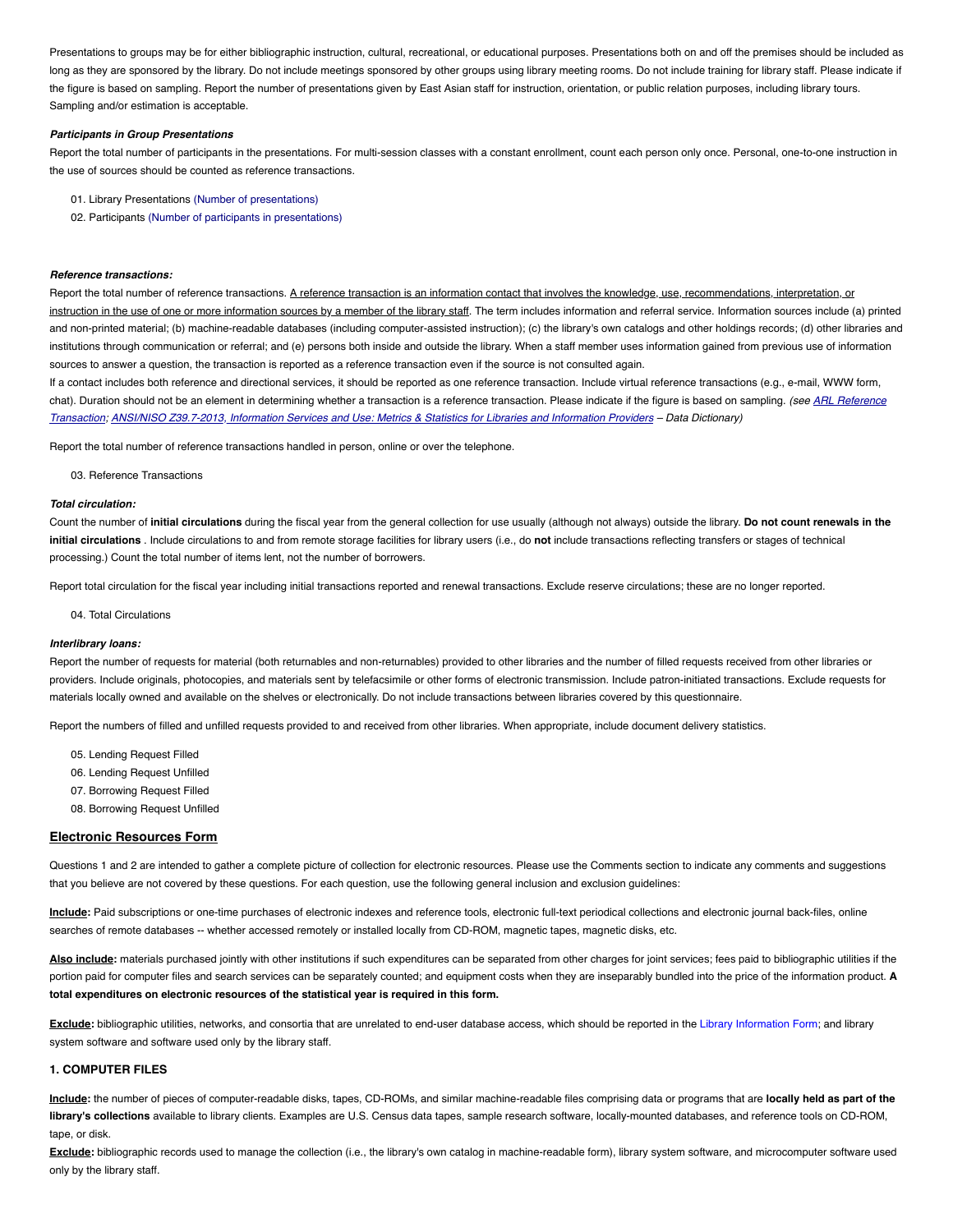#### **1.1 Computer Files (one-time/monographic purchase)**

- 01. Chinese Number of Titles and discs (integer amount e.g.100)
- 02. Japanese Number of Titles and discs
- 03. Korean Number of Titles and discs
- 04. NonCJK Number of Titles and discs

**05. Subtotal** Number of Titles and discs (01 + 02 + 03 + 04) Leave the field BLANK and the application will sum up the total.

# **Comments for 1.1:**

Report the numbers of titles and expenditures of computer files that are not current serials (i.e. are non-subscription, one-time, or monographic in nature) for software or machine-readable materials considered part of the collections.

Examples include periodical backfiles, literature collections such as Er shi wu shi (二十五史, by Jinan Huiwei), Si ku quan shu (四庫全書, CD-ROM), Si ku quan shu wang luo ban (四庫全書网絡版), Zhongguo bai ke da ci dian (中国百科大辞典), Zhonghua bo shuo shi lun wen jian suo guang die (Chinese Dissertation Reference CD, 中華博碩士論文檢索光 碟), Genji monogatari honbun kenkyū dētabēsu, Kugyok Choson wangjo sillok = Annals of the Chosun dynasty, Hanguk hyondae munhak 100-yon = Korean modern literature 100 years, Koryo taejanggyong (高麗大藏經), etc..

### **1.2 Computer Files (Accompanying monographic purchase or serials subscription)**

- 06. Chinese Number of Titles and number of discs
- 07. Japanese Number of Titles and number of discs
- 08. Korean Number of Titles and number of discs
- 09. NonCJK Number of Titles and number of discs

**10. Subtotal** Number of Titles and number of discs (06 + 07 + 08 + 09) Leave the field BLANK and the application will sum up the total.

#### **Comments for 1.2:**

**Include:** CD-ROMs that accompany a primary format such as printed serials subscriptions and monographic purchases. Examples include CDs that come with Japanese government's annual hakusho (白書), Chinese yearbook (年鉴), and Korean periodical title of Shin Donga (新東亞). These expenditures have already been included in either monographic or serials subscriptions.

# **1.3 Computer Files (One-time gift items that come either alone or accompanying a printed gift)**

- 11. Chinese Number of Titles and number of discs (integer amount e.g. 70)
- 12. Japanese Number of Titles and number of discs
- 13. Korean Number of Titles and number of discs
- 14. NonCJK Number of Titles and number of discs

15. Subtotal Number of Titles and number of discs (11 + 12 + 13 + 14) Leave the field BLANK and the application will sum up the total.

#### **Comments for 1.3**

**Include:** gift items that were not included in subscriptions in 1.1 nor 1.2.

# **1.4 Total Computer Files (1.1 + 1.2 + 1.3)**

- **16. Chinese** Number of Titles and number of discs (01 + 06 + 11) (integer amount e.g. 70)
- **17. Japanese** Number of Titles and number of discs (02 + 07 + 12)
- **18. Korean** Number of Titles and number of discs (03 + 08 + 13)
- **19. NonCJK** Number of Titles and number of discs (04 + 09 + 14)
- **20. Total** Number of Titles and number of discs (16 + 17 + 18 + 19) Leave the field BLANK and the application will sum up the total.

### **1.5 Previous Total Computer Files** (2002- )

(Starting 2006, the values of 21-25 will be obtained from previous year records in the CEAL database)

- 21. Chinese Number of Titles and number of discs (integer amount e.g. 70)
- 22. Japanese Number of Titles and number of discs
- 23. Korean Number of Titles and number of discs
- 24. NonCJK Number of Titles and number of discs
- **25. TOTAL (of previous years)** Number of Titles and number of discs (21 + 22 + 23 + 24) Leave the field BLANK and the application will sum up the total.

#### **1.5.1 Grand Total Computer Files** (2005- )

**Note:** 21.1 to 25.1 are grayed out. Values will be calculated automatically after the submission.

(Grand Total = Previous Year + Current Year).

New libraries and libraries that did not have the "previous Year" figures, will be able to fill in figures at the current year survey table.

- **21.1. Chinese** (16 + 21)
- **22.1. Japanese** (17 + 22)
- **23.1. Korean** (18 + 23)
- **24.1. Non-CJK** (19 + 24)
- **25.1. Total** (21.1 + 22.1 + 23.1 + 24.1)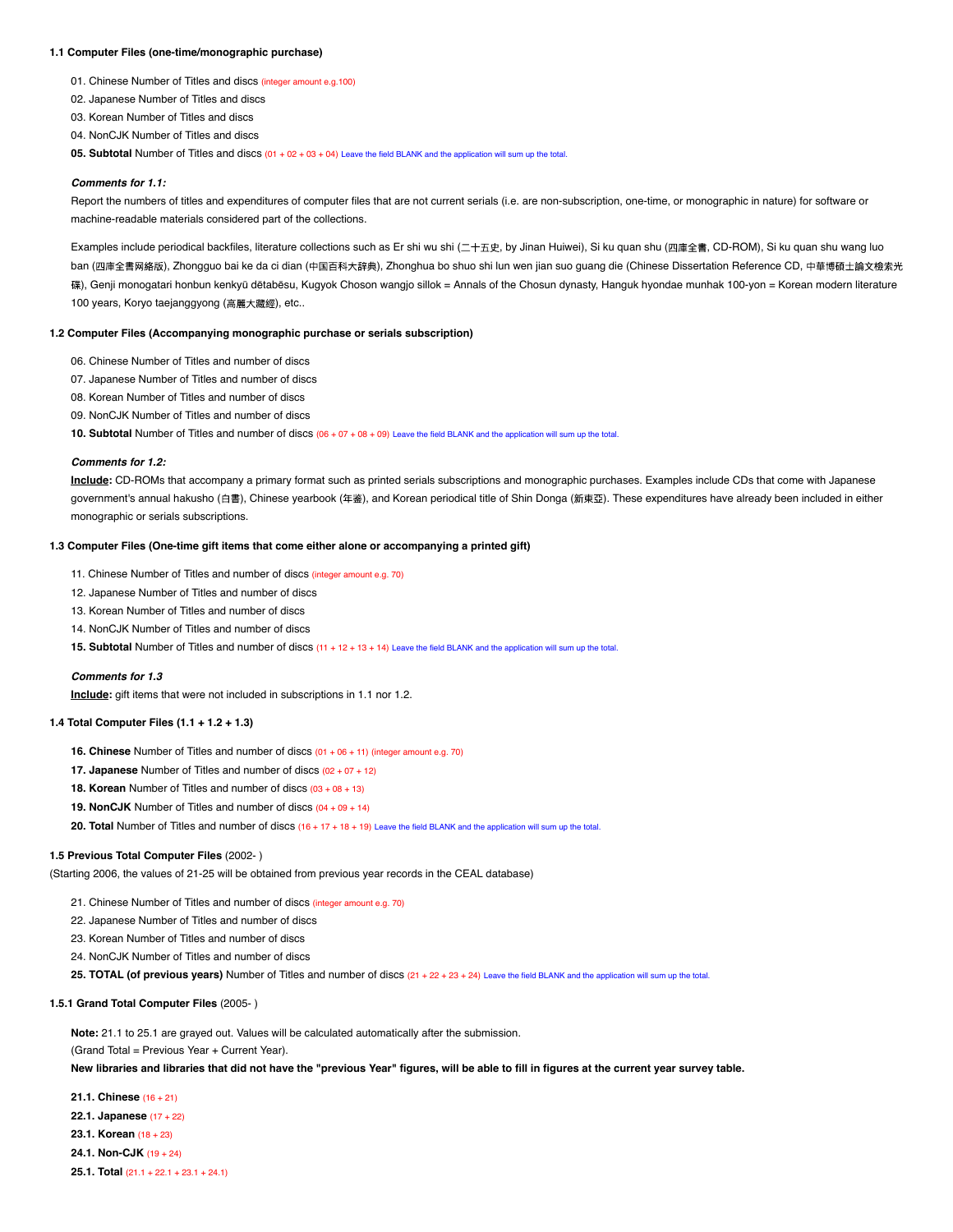### **2. ELECTRONIC DATABASES (remote access on-going/leases/subscriptions)**

# Note: Majority of electronic resources (2.1-2.3) via online access are considered as subscriptions. The following should be filled as up-to-date library holdings and not **new database count that were acquired during the survey year.**

Report the numbers of database title and subscription expenditures (or those which are expected to be ongoing commitments) for serial publications whose primary format is electronic and for online searches of remote databases. Count all subject moudles within an aggregated Interdisciplinary database.

**Exclude:** print serials that are accompanied by CD-ROMs (use 1.2). Examples include paid subscriptions for electronic journals and indexes/abstracts available via the Internet, CD-ROM serials and annual access fees for resources purchased on a "one-time" basis, such as literature collections, etc. See 2.1 and 2.2 for details.

# **2.1 Electronic databases (indexes and reference)**

- 26. Chinese Number of Databases (integer amount e.g. 100)
- 27. Japanese Number of Database
- 28. Korean Number of Database
- 29. NonCJK Number of Database

**30. Subtotal Number of Databases (26 + 27 + 28 + 29) Leave the field BLANK and the application will sum up the total** 

#### **Comments for 2.1:**

**Include:** Paid subscriptions or one-time purchases for subscription expenditures for purchase of or access to reference tools such as encyclopedias, almanacs, indexes and abstracts.

**Exclude:** expenditures for indexes and abstracts which include substantial access to ASCII text or full images of serial content, which should be reported in 2.2. In 2.1, the primary content is of abstract or index in nature.

Examples include Bibliography of Asian Studies, Digital dictionary of Buddhism, Quan guo bao kan zi liao suo yin (全国报刊资料索引), Japan narejji Lib (ジャパンナレッジ Lib) = JapanKnowledge Lib, Zasshi kiji sakuin shūsei dētabēsu (雑誌記事索引集成データベース), Nihon rekishi chimei taikei (日本歴史地名大系) = Japanese Historical Place Names, CiNii Articles, Tonga inmul chŏngbo 동아인물정보, EncyKorea, etc.

# **2.2 Electronic full-text databases**

31. Chinese Number of Database (integer amount e.g. 10)

- 32. Japanese Number of Database
- 33. Korean Number of Database
- 34. Non-CJK Number of Database

**35. Subtotal** Number of Databases (31 + 32 + 33 + 34) Leave the field BLANK and the application will sum up the total.

## **Comments and/or Footnotes for 2.2:**

**Include:** Paid subscriptions or one-times purchases for electronic versions of scholarly journals unless inseparably bundled with print subscription costs; expenditures for ejournal aggregation services; expenditures for indexes and abstracts that include substantial access to the ASCII text or full images of serial content; annual access fees for resources purchased on a "one-time" basis, such as literature collections, etc.

Examples: Han ji dian zi wen xian zi liao ku (漢籍電子文獻資料庫 or Scripta Sinica), Han da wen ku (漢達文庫 or Chinese Ancient Texts or CHANT ), Wen yuan ge Si ku quan shu dian zi ban : Siku Quanshu (文淵閣四庫全書網絡版), Da Ming shi lu (大明實錄 Veritable records of the Ming dynasty), CAJ full-text database (Zhongguo xue shu qi kan wang 中国学术期刊网 or China Academic Journals), China Online Journals (万方数据 数字化期刊全文数据库), ChinaMaxx digital libraries, Apabi digital library, Ren min ri bao : People's daily, China Data Online 中国数据在线 (China Statistics and Census Data), CiNii Articles (some full-texts), Yomidasu Rekishikan (ヨミダス歴史館), Kikuzo (聞蔵), KISS, DBpia 누리미디어 학회지, Kyobo Scholar 교보스콜라, Choson ilbo, e-Korean Studies Database, Kdatabase 한국학전자도서관, etc..

### **NOTE: Combine 2.1 and 2.2 data and figures above. Report the total in 2.3.**

#### **2.3 Electronic Subscriptions Total (2.1 + 2.2)**

- **36. Chinese electronic subscription total** (26 + 31) Number of Titles (integer amount e.g. 100)
- **37. Japanese electronic subscriptions total** (27 + 32) Number of Titles
- **38. Korean electronic subscriptions total** (28 + 33) Number of Titles
- **39. Non-CJK electronic subscriptions** (29 + 34) Number of Titles
- **40. Electronic subscription Total** (30 + 35) Leave the field BLANK and the application will sum up the total.

#### **3. TOTAL Electronic Resources Expenditures (expenditures for 1.4 + 2.3 in U.S. Dollars)**

**41. Grand Total Electronic Resource Expenditures** (expenditures for 20 + 40) Leave the field BLANK and the application will sum up the total.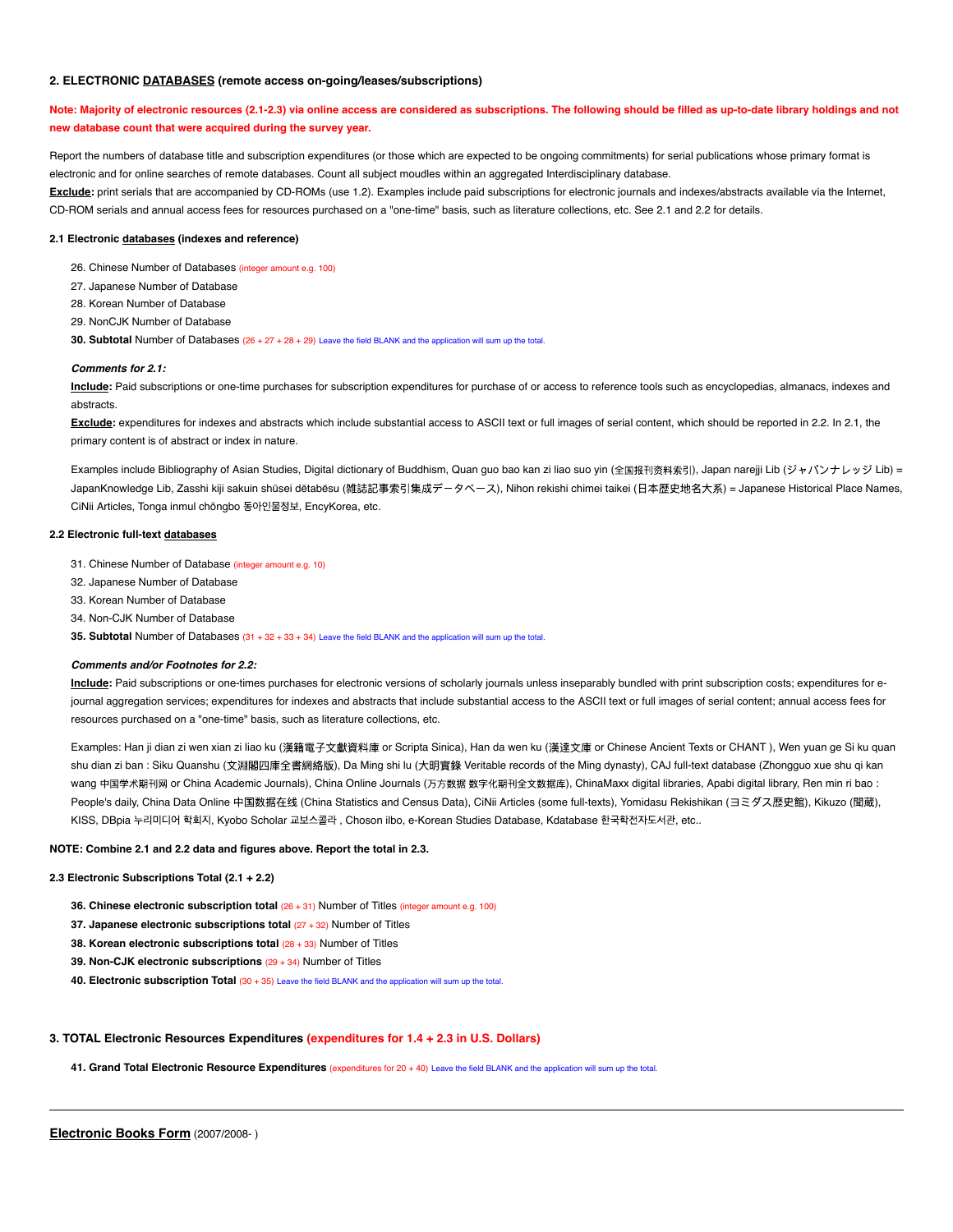Only include electronic books that have been cataloged by your library or whose catalog records have been loaded into your catalog. Count those e-books owned by or leased/paid for and for which there is a catalog record in the library catalog.

01. Purchased E-Books Title Chinese (integer amount e.g. 100)

02. Purchased E-Books Title Japanese

03. Purchased E-Books Title Korean

04. Purchased E-Books Title NonCJK

**05. Purchased E-Books Title Subtotal** (01 + 02 + 03 + 04) Leave the field BLANK and the application will sum up the total.

- 06. Purchased E-Books Volume Chinese
- 07. Purchased E-Books Volume Japanese
- 08. Purchased E-Books Volume Korean
- 09. Purchased E-Books Volume NonCJK

**10. Purchased E-Books Volume Subtotal** (06 + 07 + 08 + 09) Leave the field BLANK and the application will sum up the total.

- 11. NonPurchased E-Books Title Chinese
- 12. NonPurchased E-Books Title Japanese
- 13. NonPurchased E-Books Title Korean
- 14. NonPurchased E-Books Title NonCJK
- **15. NonPurchased E-Books Title Subtotal** (11 + 12 + 13 + 14) Leave the field BLANK and the application will sum up the total.
- 16. NonPurchased E-Books Volume Chinese
- 17. NonPurchased E-Books Volume Japanese
- 18. NonPurchased E-Books Volume Korean
- 19. NonPurchased E-Books Volume NonCJK
- **20. NonPurchased E-Books Volume Subtotal** (16 + 17 + 18 + 19) Leave the field BLANK and the application will sum up the total.
- **21. E-Books Title Total** (05 + 15) Leave the field BLANK and the application will sum up the total.
- **22. E-Books Volume Total** (10 + 20) Leave the field BLANK and the application will sum up the total.
- 23**. E-Books Expenditure Total**

# **Administrative Forms**

# **Change Institution Information:**

This will lead you to the Library Information Form and allow you to update your own library information.

# **Library Information Form**

Previously participated libraries consult information about name, library number, type, and region at: CEAL Statistics 2012-2013

### **Library Name:**

The names of libraries in the pull down list. Use the short name instead of full name: Ex. Kansas instead of the University of Kansas.

#### **Library Type (Typ):**

Choose one from the pull-down list:

- Canadian university
- Private U.S. University
- State controlled or Public University
- U.S. non-University
- Canadian non-University

# **Library Region (Reg):**

Choose one from the pull-down list.

- New England
- Middle Atlantic
- East North Central
- West North Central
- South Atlantic
- East South Central
- West South Central
- Mountain
- Pacific
- Canada
- Mexico